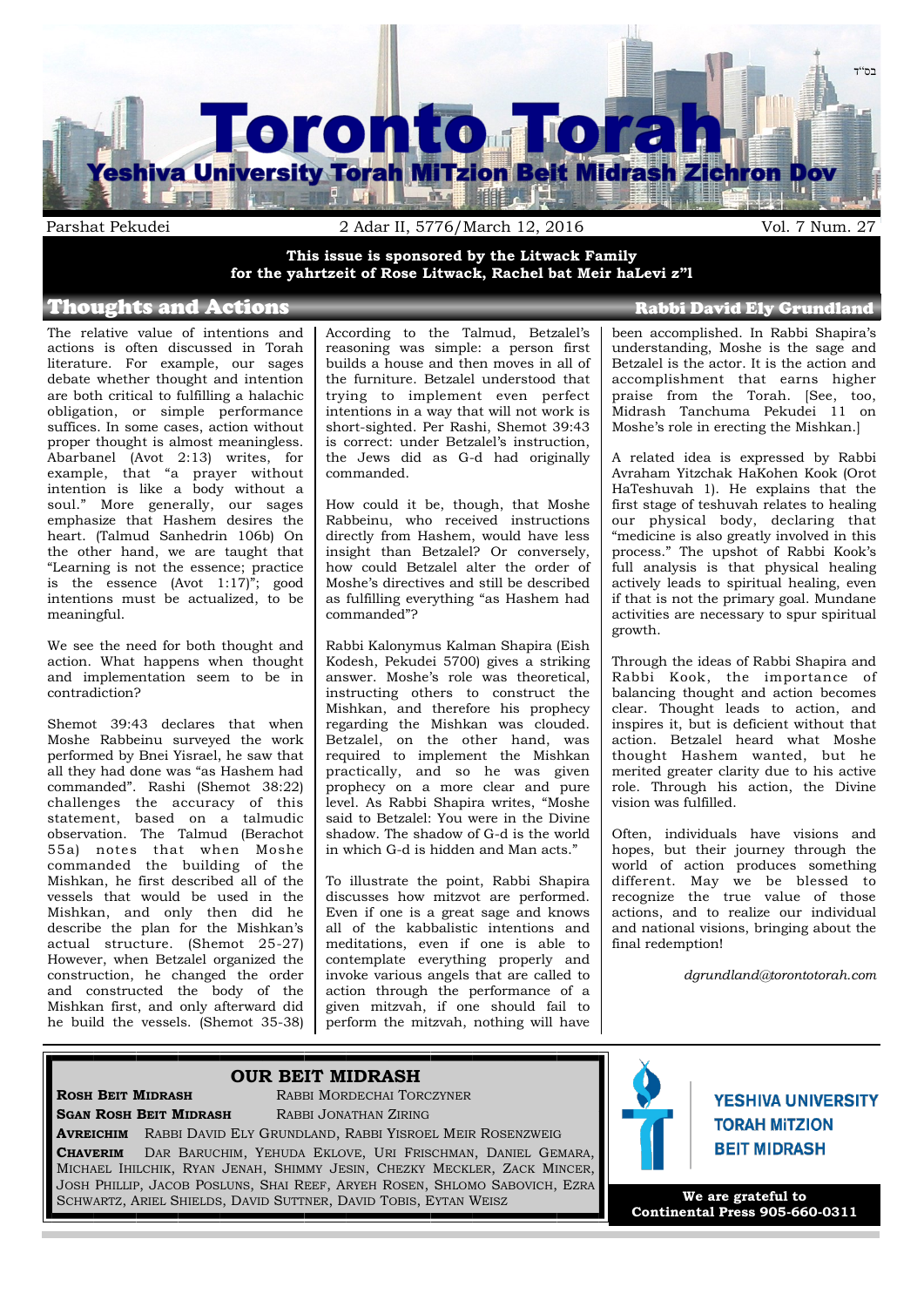## Book Review: The Dawn

#### *The Dawn: Political Teachings of the Book of Esther* **Dr. Yoram Hazony Shalem Press, 2007**

#### **Who is the author of the book?**

Dr. Yoram Hazony (b. 1964) is the President of the Herzl Institute, a research and educational hub established in Jerusalem in 2013. He is also one of the founders of The Shalem Center, a Jerusalem research institute that has conducted nearly two decades of pioneering work in the fields of philosophy, political theory, Bible, Talmud, Jewish and Zionist history, Middle East Studies and archaeology, since 1994.

Dr. Hazony was born in Rechovot, Israel. He graduated from Princeton University with a B.A. in East Asian Studies and completed his Ph.D. at Rutgers University in Political Theory. He lives in Jerusalem with his wife and nine children.

#### **What is the goal of the book?**

The book analyzes Megilat Esther from an unusual perspective: a political one. The author uses his broad philosophical and political background to outline the different political structures and events in the megilah. This strategy often uncovers fascinating insights. Thus, for example, while the description of the long feast in the beginning of Megilat Esther is usually understood as an implicit comment about the spiritual level of the Jews at that time (see Megilah 12a) or about Achashverosh's use of the Temple's vessels (ibid. 19a), Dr. Hazony focuses on the kind of ruler the feast reveals Achasverosh to be: a striver for rule and control.

In another example, Hazony elaborates on Mordechai's fateful refusal to bow before Haman. Demonstrating how the empowerment of Haman by Achashverosh was not a personal whim, but a calculated move to change the nature of the Persian regime, Hazony shows that Mordechai's insistence can be understood in a new light. Mordechai was not only avoiding the halachic problem of treating a person as an idol, but he was also taking a non-compromising stance against the idolizing of the entire state.

As a whole, this is a refreshing and intriguing point of view, and the book is filled with different ways to apply it to the megilah.

#### Rabbi Baruch Weintraub

#### **What is the message of the book?**

However, Dr. Hazony offers more than a new lens through which to see the megilah; in the last chapter, he tries to collect his findings and decipher a greater lesson that Esther is trying to teach us. He argues that the megilah's primary focus is the transition of responsibility from Divine to human hands. The book's title, "The Dawn", refers to the dawn of human responsibility. When G-d is hiding His face, the author claims, He gives us the opportunities to act, but the acts themselves depend on us.

The Persian catastrophe was prevented because Mordechai and Esther resisted it, using the circumstances created by G-d. In other instances in Jewish history, unfortunately, no Mordechai and Esther presented themselves, and G-d's gifts were not used, and the bloodshed was not stopped. This highly controversial argument, both in itself and as a lesson from the megilah – which seems to this writer to point in the opposite direction – is sure to provoke further thought.

*bweintraub@torontotorah.com*

## 613 Mitzvot: 497, 498, 499, 501, 502, 503: Kings Rabbi Mordechai Torczyner

Devarim 17:14-20 presents six mitzvot related to establishing a king:

- To appoint a king (Sefer haChinuch #497)
- Not to appoint a king who is not of Jewish descent (#498)
- The king may not have more horses than are necessary for his chariot (#499)
- The king may not marry more than eighteen wives (#501)
- The king may not amass personal wealth beyond his needs (#502)
- The king must write a Torah, aside from the Torah which each Jew must write (#503)

The purpose of a king is expressed by Sefer haChinuch (#71), "It is not possible to have human civilization without the participants appointing one of themselves as a head upon the others, for them to follow his instructions and uphold his decrees. Since the mind of each human being is unique, and they will never agree on a single approach to any matter… Sometimes they will find great benefit from his advice and desire, sometimes the opposite, but all of that is better than the strife that will cause nothing to be done."

The prophet Shemuel described great powers for kings, when responding to the nation's request for a king. (Shemuel I 8:11 -27) These powers include impressing people into service, and confiscating and transferring property. Shemuel might only have been intimidating the nation, though; there is dispute regarding whether the king truly possesses these powers. (Mishneh Torah, Hilchot Melachim 4:1; Shu"t Baalei haTosafot 12; Nimukei Yosef to Nedarim 28a)

Rambam (Mishneh Torah, Hilchot Melachim 2:6) emphasizes the importance of royal humility, writing, "Just as the Torah assigned great honor to the king, and all are obligated to honor him, so the Torah instructed him to keep his heart humble and low within himself, as it is written, 'And my heart is low within me. (Tehillim 109:22)' He may not act with undue arrogance toward the nation, as is written, 'Lest his heart become elevated above his brothers. (Devarim 17:20)' He must be generous and merciful for small and great, he must exit and enter at their desire and for their good, and he must care for the honour of the smallest of the small. When he speaks to the community at large he must speak gently, as in 'Hear me, my brothers and my nation (Divrei haYamim I 28:2)' and 'If today you will be a servant for this nation, etc. (Melachim I 12:7)' He must always act with extra humility. We have none greater than Moshe Rabbeinu, and he said, 'And who are we? Your complaint is not upon us. (Shemot 16:8))' He should bear their strain, burdens, complaints and anger as a nursemaid bears a nurseling. The Torah calls him a shepherd, and the manner of a shepherd is explained by tradition, 'As a shepherd herds his flock, with his arm gathering in the ewes, carrying them in his arm, etc. (Yeshayah 40:11)"

For more on whether G-d approves of monarchy, see Sanhedrin 20b; Sifri Devarim 156; Sefer haMitzvot Aseh 173; Mishneh Torah, Hilchot Melachim 1:2; Ibn Ezra, Ramban and Rabbeinu Bechayye to Devarim 17:14-15.

*torczyner@torontotorah.com*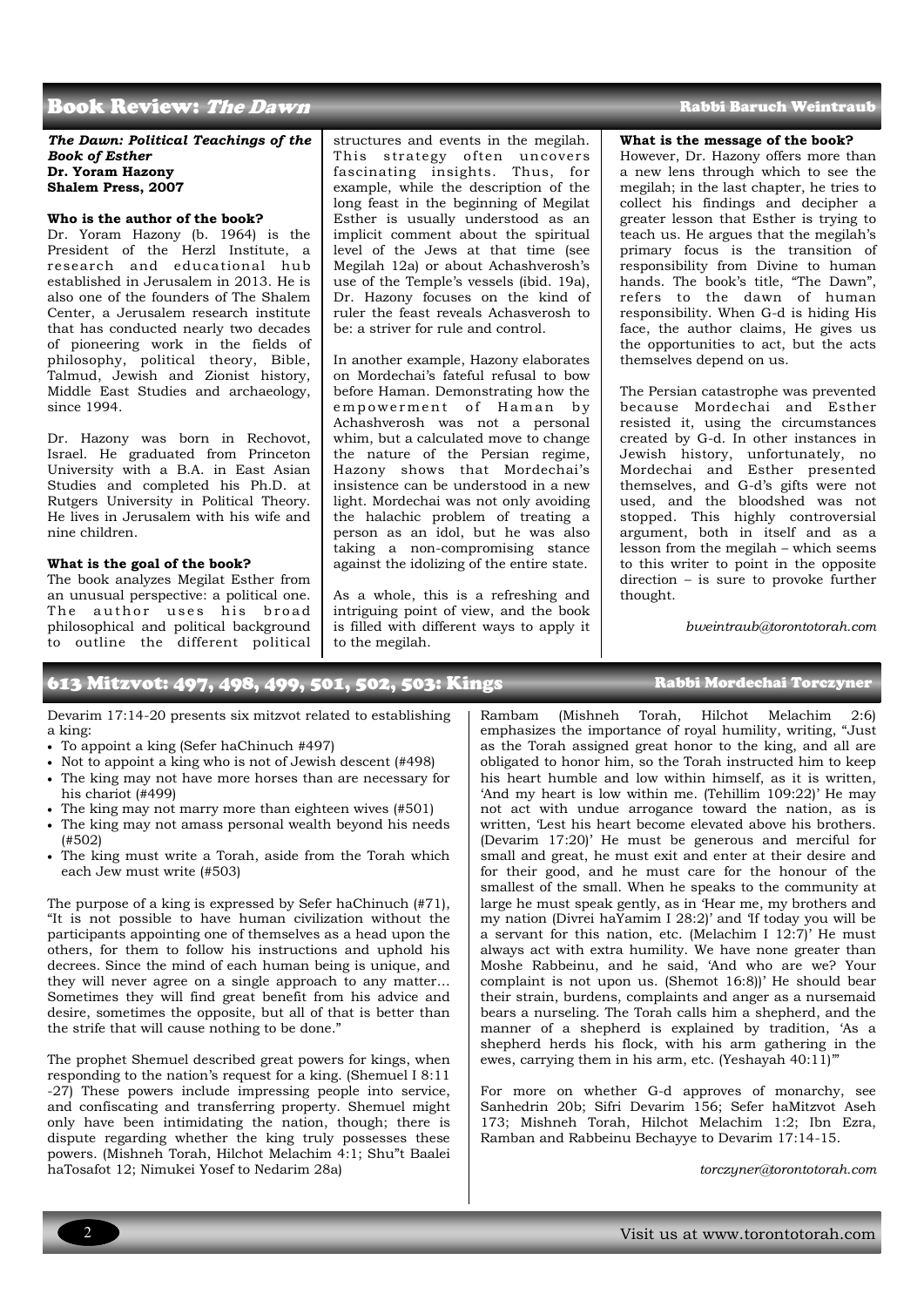#### Biography

## Rabbi Eliezer Waldenberg

## Rabbi Yair Manas

Rabbi Eliezer Waldenberg was born in 1915 in Jerusalem, and died there in 2006. Unlike the great majority of leading halachic authorities of the twentieth century , he did not serve as a Rosh Yeshiva or as a Maggid Shiur. Instead, he was a rabbinic judge in Jerusalem's Supreme Rabbinical Court, and served as Rabbi of the Shaare Zedek Medical Center. In this capacity, he dealt with many cutting-edge medical questions, and issued many rulings, some quite controversial. He permitted או לבדיקה לאבחן בחולה אם גזע המוח מת abortion in certain cases, opposed in כדי שיוכלו שלא כהלכה לנתחו ולהוציא את vitro fertilization, prohibited cosmetic surgery, and ruled that smoking is forbidden.

Rabbi Waldenberg is known as "Tzitz Eliezer", the title of his twenty-four volumes of responsa. Approximately 25% of the responsa concern medical issues. Rabbi Chaim Jachter tells of visiting Rabbi Waldenberg in July 1993, "I vividly recall Rav Waldenberg beaming while showing Rav [Nota] Greenblatt the latest volume of Tzitz Eliezer to be published. Rav Waldenberg, who was 77 years of וסבירא להו דבכלל איננו מחויב להפסיד כל age at the time, was elated at its ממונו כדי שלא יעבור על לא תעשה פרט publication as if it were the first time his name appeared in print… It is fair to assert that his teshuvot [responsa] were his Yeshiva and his readers his Talmidim."

sefer at the age of 19, and received the פוסק הרמ " א בשם הר " ן דאם יוכל להציל Israel Prize in 1976 for his work. A עצמו בכל אשר לו צריך ליתן הכל ולא יעבור posthumously published work regarding לא תעשה, ואח"כ מוסיף הרמ"א ופוסק בשם the State of Israel, titled "Hilchot Medinah," was opposed by the Beth Din Tzedek of Jerusalem, and by Rabbi Waldenberg's own family. Ironically, Rabbi Waldenberg himself allowed the posthumous publication of halachic שם מדבריו דאכל מצות ל"ת אינו מחויב exinamodo pasmamodo pasmamodo of madamo author disagree. (Tzitz Eliezer 20:51)

Because Rabbi Waldenberg did not affiliate with any specific part of the Jewish community, he often passed under the radar. As was noted by one mourner at the time of his death, "For 50 years, he has been quoted by latter-day rabbis who didn't even know he was alive." (http://bit.ly/1TmUxAL) Rabbi ה) ולא זאת בלבד, אלא אפילו להרמ"א Jachter notes that tens of thousands of ודעימיה שכן מחויב להפסיד כל ממונו כדי people attended the funerals of other שלא יעבור על לאו, מצינו אבל פלוגתא גדולה leading sages, while only thousands attended Rabbi Waldenberg's funeral, reflecting the fact that Rabbi Waldenberg עור " ישנם כמה מגדולי הפוסקים, ראשונים was underappreciated. However, when we learn from his works we gain a glimpse into a great scholar, and we become his "talmidim".

*ymanas@gmail.com*

## Torah and Translation Enabling Prohibited Medical Procedures Rabbi Eliezer Waldenberg, Tzitz Eliezer 19:33 Translated by Rabbi Mordechai Torczyner

החייב רופא להפסיד ממונו כדי לא לעבור על לאו דלפני עור או של מסייע לדבר עבירה במקרים שנדרש להרדים אשה להפלה שלא כהלכה, או לבצע אולתרה סוונד בנשים הרות להבחין במום בעובר לביצוע הפלה שלא כדין, לבו או אברים אחרים לשם השתלה...

ז) עוד זאת עלינו לדעת כי דברי הרמ"א בסימן תרנ"ו שחייב להפסיד כל ממונו כדי שלא יעבור על לאו, לאו דכו"ע היא. ונוסף למה שלא נזכר מזה ברמב"ם ובמחבר, מצינו במפורש לפוסקים גדולים שחולקים על זה מבע"ז שנא' בכל מאדך.

Rabbi Waldenberg published his first יעוין ביו"דסי' קנ"ז סעי' א' דבראשונה מהרי"ו, דאע"ג שאמרו כל מי שיש בידו למחות ואינו מוחה הוא נתפס באותו עון, מכל מקום בדבר שיש חשש סכנה אין צריך להוציא ממונו על זה. וכותב ע"ז בביאור "ה סק"ה, דאבל מדברי המהרי"ו משמע להוציא ממונו דהוכיח מדכתבה תורה בכל מאדך בע"ז ע"ש...

> בין גדולי הפוסקים אם נאמר זה אפילו בלאו שאין בו מעשה... הנה בנוגע להלאו של " לפני ואחרונים, שסוברים שהוא נקרא לאו שאין בו מעשה, כהחינוך.

*Note: This is part of a longer responsum, on a complex issue. For practical questions, please consult your Rabbi.*

Is a doctor obligated to lose his wealth in order to avoid violating the prohibition of "Do not put a stumbling block before the blind" or "Aiding in transgression", in situations in which he is called upon to anesthetize a woman for non-halachic abortion, or to aid in an ultrasound for a pregnant woman to analyze a fetal defect for non-halachic abortion, or for an examination to check whether a patient's brainstem has died so that they will be able to operate on him against halachah, to remove his heart or other limbs for transplant?...

7) We must know, too, that the position of Rabbi Moshe Isserles (Orach Chaim 656), saying to lose all of one's wealth in order not to violate *lifnei iver*, is not universally held. Aside from its omission by Rambam and Rabbi Yosef Karo, we have seen great authorities explicitly disagree, ruling that one is not obligated to lose all of his wealth to avoid violating a prohibition, other than idolatry, for which [Devarim 6:5] says, "with all of your resources."

See Yoreh Deah 157:1, where Rabbi Isserles first rules, citing Ran, that one who can save himself [from violating a prohibition] by spending all he owns is obligated to give it all and not sin. Then Rabbi Isserles adds a ruling from Mahari Weil, saying that although the Sages have said that anyone who can protest [transgression], and does not, is guilty of the sins performed by others, still, one is not obligated to spend his wealth where some danger would be involved. The Vilna Gaon (Biur haGra 157:5) wrote there that from Mahari Weil's words it seems that there is no obligation to spend one's wealth to avoid any prohibition, from the fact that the Torah said "with all of your resources" specifically regarding idolatry…

8) Further, even per the view of Rabbi Moshe Isserles and his camp that one must lose all of his wealth to avoid violating a prohibition, we have still seen a great debate among the greatest authorities as to whether this is stated even regarding a sin of omission… And regarding *lifnei iver*, there are great authorities, early and recent, who consider it a sin by omission, like Sefer haChinuch.

Visit us at www.torontotorah.com 3